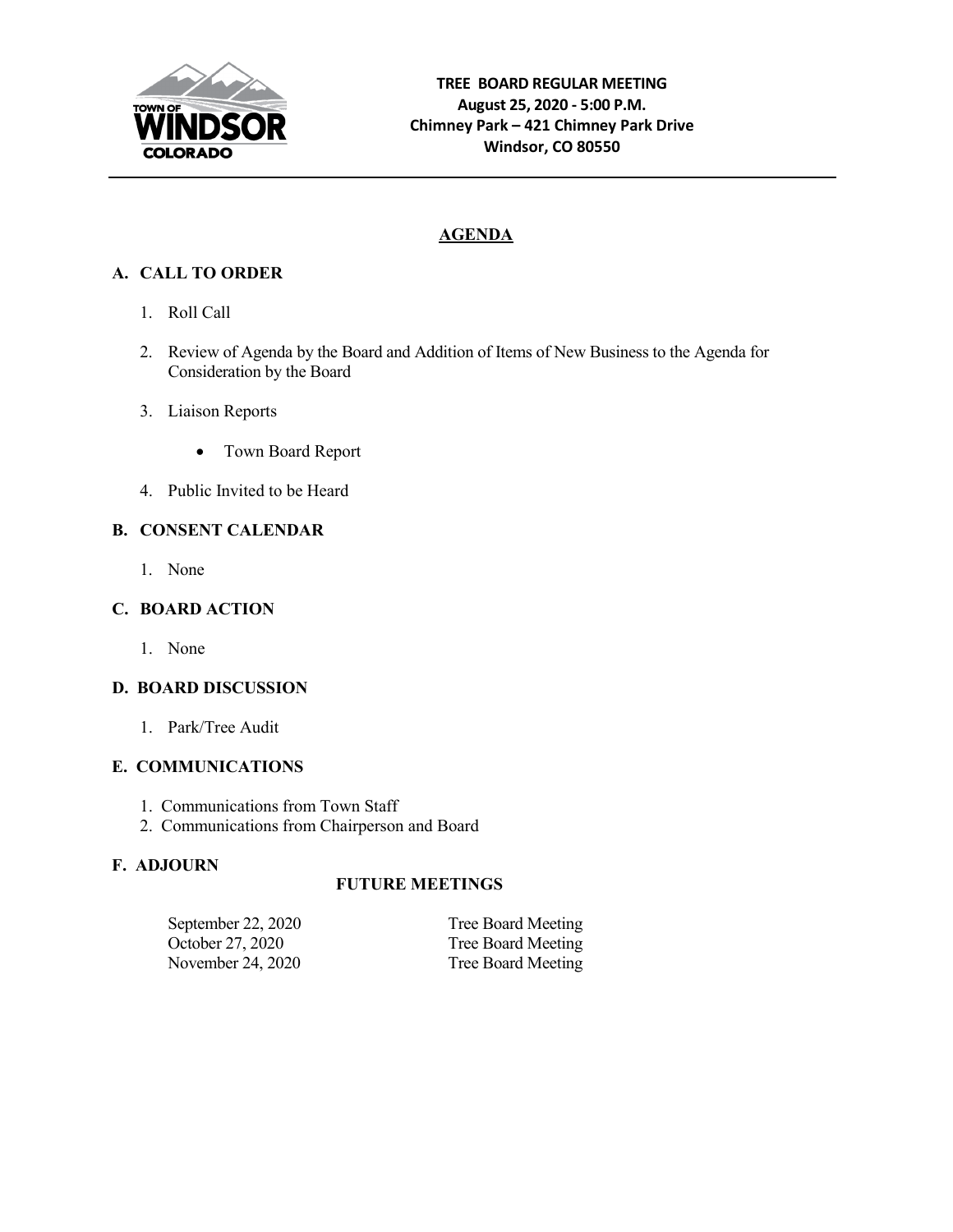

# **M E M O R A N D U M**

**Date:** August 25, 2020 **To:** Tree Board **From:** Ken Kawamura, Town Forester **Re:** Chimney Park Tree Audit **Item #:** D.1.

#### **Background / Discussion:**

One of the goals established for the Tree Board for 2020 is to audit a park throughout the year. Main Park and Windsor Highlands Park was audited two years ago. Chimney Park was decimated by a tornado in 2008 and as a result, many new trees were planted in an effort to replace the loss. We will walk the site and look at diversity, age class, condition and available planting sites.

## **Financial Impact:**

None

#### **Recommendation:**

The goal of the audit is to ensure the sustainability of the trees and park for future generations.

#### **Attachments:**

None